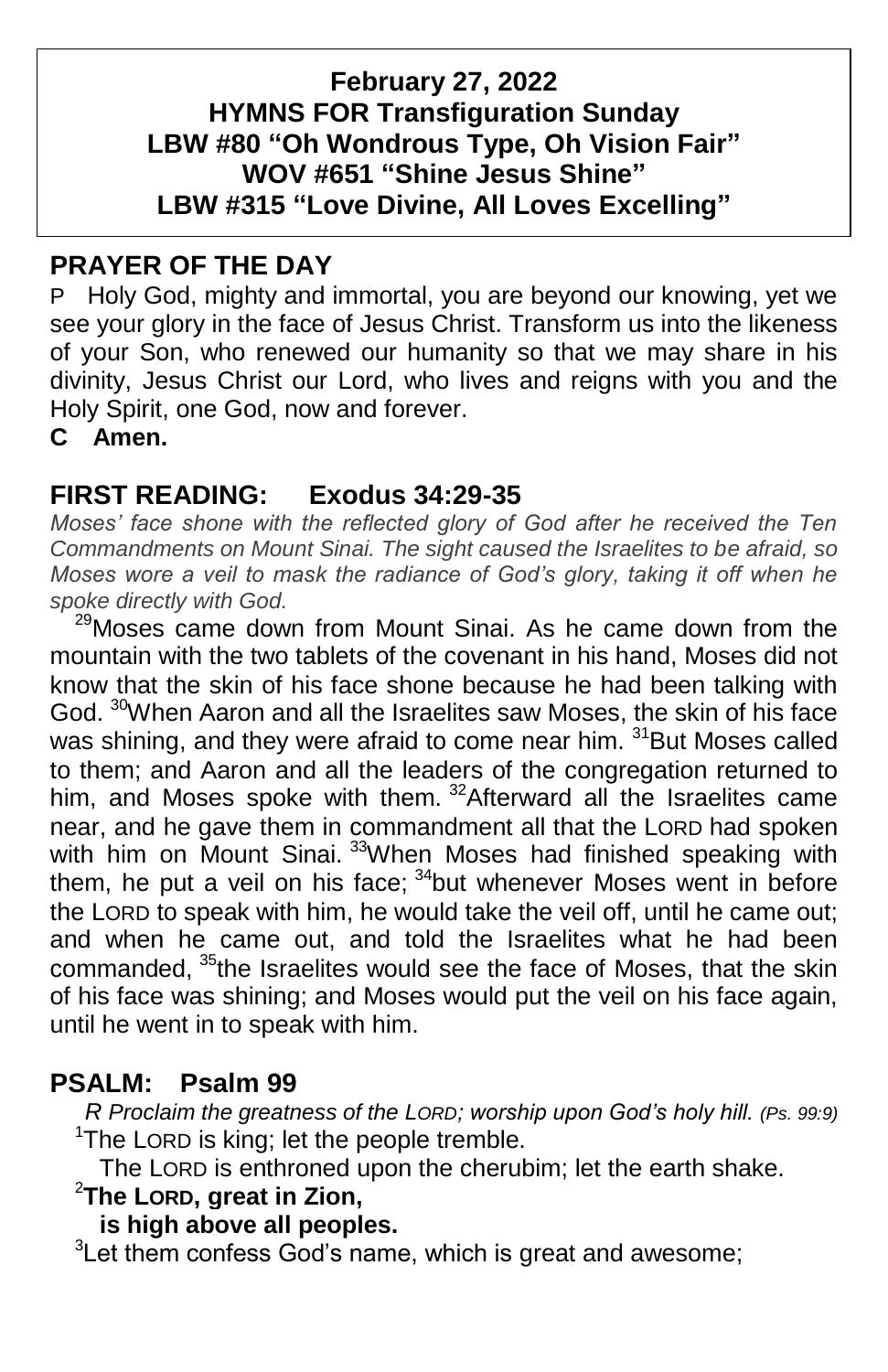God is the Holy One.

<sup>4</sup>**O mighty king, lover of justice, you have established equity; you have executed justice and righteousness in Jacob.** *R*

- <sup>5</sup>Proclaim the greatness of the LORD and fall down before God's footstool; God is the Holy One.
- <sup>6</sup>**Moses and Aaron among your priests, and Samuel among those who call upon your name, O LORD, they called upon you, and you answered them,**

 $7$ you spoke to them out of the pillar of cloud; they kept your testimonies and the decree that you gave them.

- <sup>8</sup>**O LORD our God, you answered them indeed; you were a God who forgave them, yet punished them for their evil deeds.**
- <sup>9</sup>Proclaim the greatness of the LORD and worship upon God's holy hill; for the LORD our God is the Holy One. *R*

## **SECOND READING: 2 Corinthians 3:12--4:2**

In his debates with the Corinthians, Paul contrasts the glory of Moses with the *glory of Christ. The Israelites could not see Moses' face because of the veil. But in Christ we see the unveiled glory of God and are transformed into Christ's likeness.*

 $12$ Since, then, we have such a hope, we act with great boldness,  $13$ not like Moses, who put a veil over his face to keep the people of Israel from gazing at the end of the glory that was being set aside. <sup>14</sup>But their minds were hardened. Indeed, to this very day, when they hear the reading of the old covenant, that same veil is still there, since only in Christ is it set aside. <sup>15</sup>Indeed, to this very day whenever Moses is read, a veil lies over their minds;  $16$  but when one turns to the Lord, the veil is removed.  $17$ Now the Lord is the Spirit, and where the Spirit of the Lord is, there is freedom. <sup>18</sup>And all of us, with unveiled faces, seeing the glory of the Lord as though reflected in a mirror, are being transformed into the same image from one degree of glory to another; for this comes from the Lord, the Spirit.

 $4.1$ Therefore, since it is by God's mercy that we are engaged in this ministry, we do not lose heart. <sup>2</sup>We have renounced the shameful things that one hides; we refuse to practice cunning or to falsify God's word; but by the open statement of the truth we commend ourselves to the conscience of everyone in the sight of God.

### **GOSPEL: Luke 9:28-36[37-43a]**

*The conversation about Jesus' suffering and death is enclosed in a dazzling foreshadowing of the resurrection. God affirms Jesus' identity, the disciples are stunned speechless, and Jesus resumes his mission with a demonstration of his power over evil.*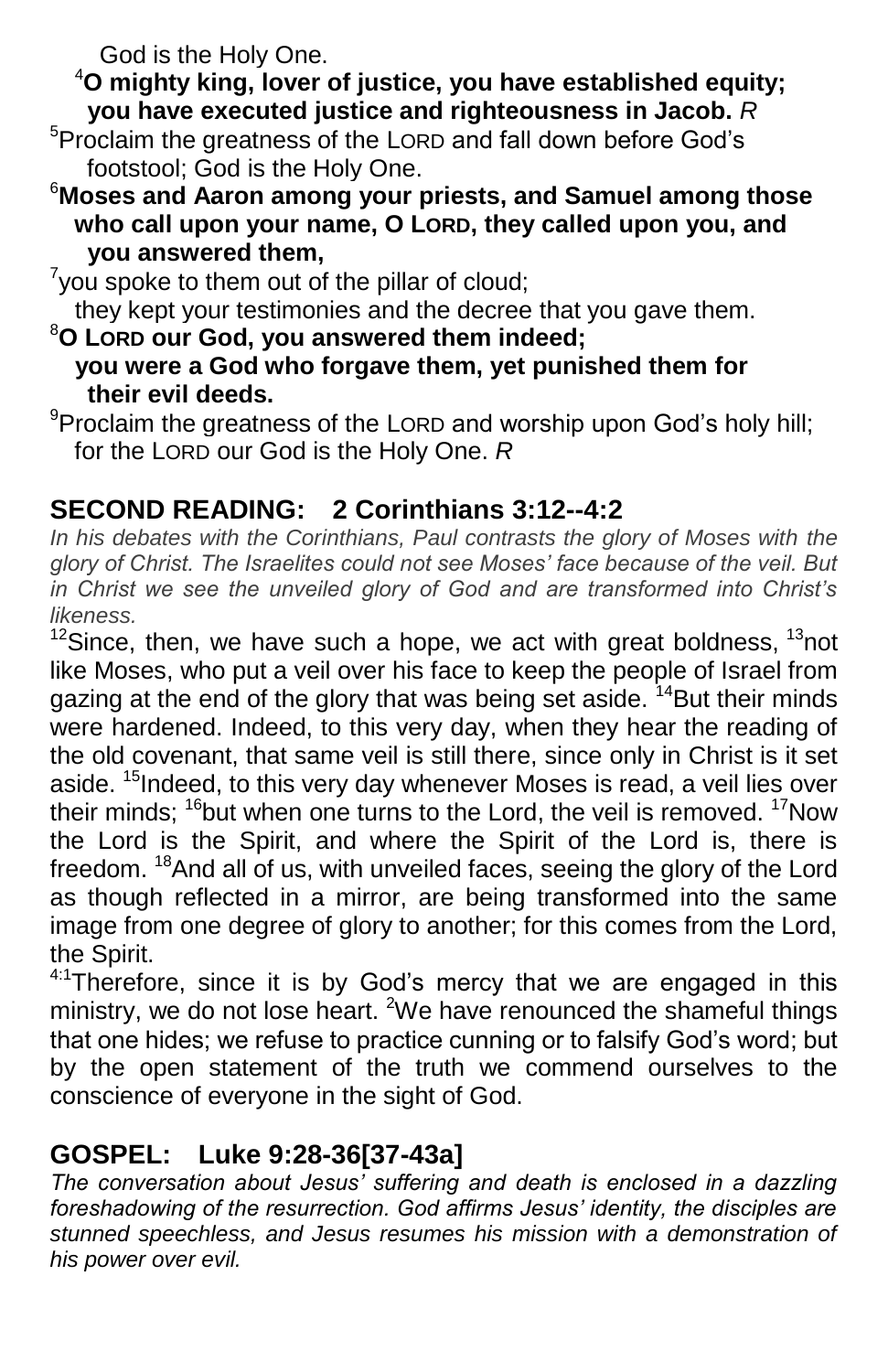$28$ Now about eight days after these sayings Jesus took with him Peter and John and James, and went up on the mountain to pray. <sup>29</sup>And while he was praying, the appearance of his face changed, and his clothes became dazzling white. <sup>30</sup>Suddenly they saw two men, Moses and Elijah, talking to him. <sup>31</sup>They appeared in glory and were speaking of his departure, which he was about to accomplish at Jerusalem.<sup>32</sup>Now Peter and his companions were weighed down with sleep; but since they had stayed awake, they saw his glory and the two men who stood with him. <sup>33</sup> Just as they were leaving him, Peter said to Jesus, "Master, it is good for us to be here; let us make three dwellings, one for you, one for Moses, and one for Elijah"—not knowing what he said. <sup>34</sup>While he was saying this, a cloud came and overshadowed them; and they were terrified as they entered the cloud.  $35$ Then from the cloud came a voice that said, "This is my Son, my Chosen; listen to him!" <sup>36</sup>When the voice had spoken, Jesus was found alone. And they kept silent and in those days told no one any of the things they had seen.

 $[37$ On the next day, when they had come down from the mountain, a great crowd met him. <sup>38</sup> Just then a man from the crowd shouted, "Teacher, I beg you to look at my son; he is my only child. <sup>39</sup>Suddenly a spirit seizes him, and all at once he shrieks. It convulses him until he foams at the mouth; it mauls him and will scarcely leave him. <sup>40</sup>I begged your disciples to cast it out, but they could not." <sup>41</sup> Jesus answered, "You faithless and perverse generation, how much longer must I be with you and bear with you? Bring your son here." <sup>42</sup>While he was coming, the demon dashed him to the ground in convulsions. But Jesus rebuked the unclean spirit, healed the boy, and gave him back to his father.  $43a$ And all were astounded at the greatness of God.]

# **PRAYERS OF INTERCESSION**

P The Spirit of the Lord is poured out upon us in abundance; so we are bold to pray for the church, the world, and all that God has made. *A brief silence.*

Transform us by your greatness, O God. Send us down the mountain to share joy with all people. Make us agents of change, confident that your hope will vanquish despair and your goodness will conquer evil. God of grace,

### **C hear our prayer.**

The mountains and valleys sing your praise. Dazzle us with your presence in every landscape: bluffs built by ancient glaciers, canyons carved by flowing rivers, flat horizons with uninterrupted views, and sands shaped by ocean tides. God of grace,

#### **C hear our prayer.**